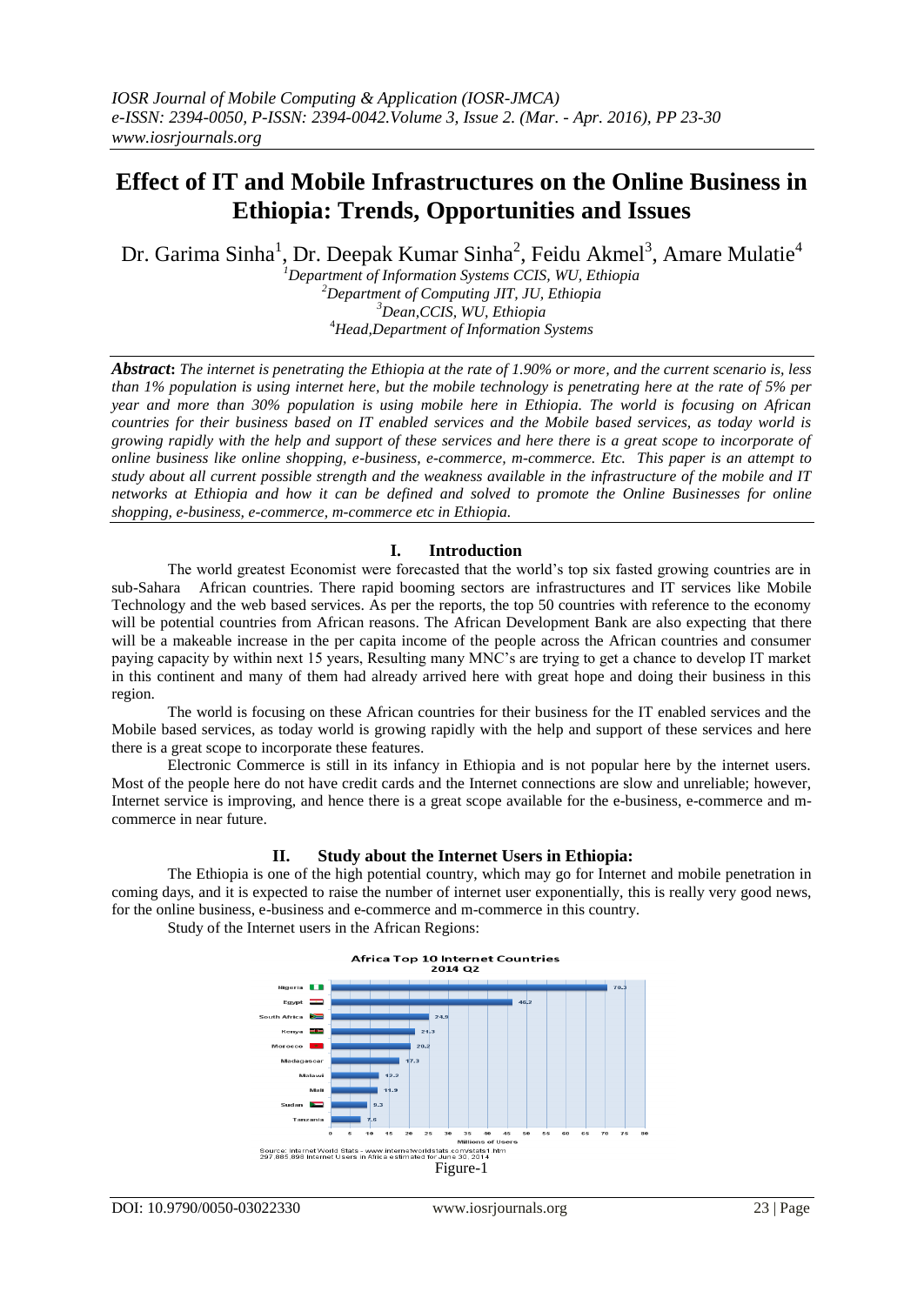Source: http://www.internetworldstats.com/stats1.htm

As per the statistics, The Ethiopia is not under top 10 internet users country in African region, now if we go in details with the statistics, we will see that it is the 16th countries among all the countries in the African region, with an internet penetration percentage of 1.9% and the current internet users are approx 0.8% of the total population.

|                 | <b>AFRICA 2014 POPULATION AND INTERNET USERS STATISTICS</b> |                    |                          |                  |                              |                 |                        |  |  |
|-----------------|-------------------------------------------------------------|--------------------|--------------------------|------------------|------------------------------|-----------------|------------------------|--|--|
|                 |                                                             | <b>FOR 2013 Q4</b> |                          |                  |                              |                 |                        |  |  |
|                 |                                                             | <b>Population</b>  | <b>Internet</b><br>Users | nternet<br>Users | <b>Penetratio</b><br>n       | <b>Internet</b> | <b>Facebook</b>        |  |  |
| SI. No.         | <b>AFRICA</b>                                               | [2014 Est.]        | $31 - Dec -00$           | $31 - Dec - 13$  | 1%<br><b>Populatio</b><br>nl | $\times$ Africa | $31 - \text{Dec} - 12$ |  |  |
|                 | 1 Nigeria                                                   | 177, 155, 754      | 200,000                  | 67.319.186       | 38.00%                       | 28.00%          | 6.630.200              |  |  |
|                 | 2 Egypt                                                     | 86,895,099         | 450,000                  | 43.065.211       | 49.60%                       | 17.90%          | 12.173.540             |  |  |
|                 | South<br>3 Africa                                           | 48.375.645         | 2,400,000                | 23.655.690       | 48.90%                       | 9.90%           | 6,269,600              |  |  |
|                 | 4 Kenya                                                     | 45.010.056         | 200,000                  | 21.273.738       | 47.30%                       | 8.90%           | 2.045.900              |  |  |
|                 | 5 Morocco                                                   | 32,987,206         | 100,000                  | 18,472,835       | 56.00%                       | 7.70%           | 5.091.760              |  |  |
|                 | 6 Sudan                                                     | 35,482,233         | 30,000                   | 8.054.467        | 22.70%                       | 3.40%           | nła                    |  |  |
|                 | 7 Tanzania                                                  | 49.639.138         | 115,000                  | 6.949.479        | 14.00%                       | 2.90%           | 705.460                |  |  |
|                 | 8 Algeria                                                   | 38,813,722         | 50,000                   | 6.404.264        | 16.50%                       | 2.70%           | 4.111.320              |  |  |
|                 | 9Uganda                                                     | 35,918,915         | 40,000                   | 5,818,864        | 16.20%                       | 2.40%           | 562,240                |  |  |
|                 | 10 Tunisia                                                  | 10.937.521         | 100,000                  | 4.790.634        | 43.80%                       | 2.00%           | 3.328.300              |  |  |
|                 | 11 Ghana                                                    | 25.758.108         | 30,000                   | 4.378.878        | 17.00%                       | 1.80%           | 1,630,420              |  |  |
|                 | 12 Angola                                                   | 19,088,106         | 30,000                   | 3,645,828        | 19.10%                       | 1.50%           | 645.460                |  |  |
|                 | 13 Senegal                                                  | 13,635,927         | 40.000                   | 2,849,909        | 20.90%                       | 1.20%           | 675,820                |  |  |
|                 | Zimbabw                                                     |                    |                          |                  |                              |                 |                        |  |  |
| 14 <sup>e</sup> |                                                             | 13.771.721         | 50,000                   | 2.547.768        | 18.50%                       | 1.10%           | nla                    |  |  |
|                 | 15 Zambia                                                   | 14,638,505         | 20,000                   | 2,254,329        | 15.40%                       | 0.90%           | 327,600                |  |  |
|                 | 16 Ethiopia                                                 | 96,633,458         | 10,000                   | 1,836,035        | 1.90%                        | 0.80%           | 902,440                |  |  |

Figure-2, Source: http://www.internetworldstats.com/stats1.htm

Whereas the total internet penetration of the African region is almost 26.5% and the internet users are approx 9.8% of the total African population.

#### **Internet Usage Statistics for Africa** (Africa Internet Usage and 2014 Population Stats)

| <b>INTERNET USERS AND POPULATION STATISTICS FOR AFRICA</b> |                                  |                    |                                       |                                      |                     |                         |  |  |
|------------------------------------------------------------|----------------------------------|--------------------|---------------------------------------|--------------------------------------|---------------------|-------------------------|--|--|
| <b>AFRICA REGION</b>                                       | <b>Population</b><br>(2014 Est.) | Pop. %<br>of World | <b>Internet Users,</b><br>30-Jun-2014 | <b>Penetration</b><br>(% Population) | Internet<br>% Users | Facebook<br>31-Dec-2012 |  |  |
| <b>Total for Africa</b>                                    | 1.125.721.038                    | 15.7%              | 297.885.898                           | 26.5%                                | 9.8%                | 51.612.460              |  |  |
| <b>Rest of World</b>                                       | 6.056.685.527                    | 84.3%              | 2,737,863,442                         | 45.2%                                | 90.2%               | 924.331.500             |  |  |
| <b>WORLD TOTAL</b>                                         | 7.182.406.565                    | 100.0%             | 3.035.749.340                         | 42.3%                                | 100.0%              | 975.943.960             |  |  |

Figure-3

Source: http://www.internetworldstats.com/stats1.htm

It shows that here there is a great scope of the Internet Penetration and with this scope of internet penetration the scope of the IT enabled services will also be in demand in near future.

## **III. Study about the Mobile users in Ethiopia:**

As per the statics available, Ethiopia is the 11th country of the African region in terms of mobile users and it is growing at the rate of 5% per annum, and it is expected to have approx 30 million mobile users are in this country. The mobile services are gearing up in Ethiopia at a better rate than the Internet Penetration percentage in this country, but the fact is, we may club the mobile users as well as the Internet uses for our study, as here the internet can be accessed on the mobile devices and it is being very popular way of accessing the Internet in this country as any other developing countries.

| Sl. No. | Region    | Country                 | 2011     | 2012                | 2013     |
|---------|-----------|-------------------------|----------|---------------------|----------|
|         | 1 Africa  | Nigeria                 | 94908699 | 112408197 126880410 |          |
|         | 2 Africa  | Egypt                   | 84926206 | 96605104            | 99601080 |
|         | 3 Africa  | South Africa            | 57703574 | 65382673            | 70433736 |
|         | 4 Africa  | <b>Morocco</b>          | 36554000 | 39016230            | 42439617 |
|         | 5 Africa  | Algeria                 | 35615926 | 36393536            | 39517045 |
|         | 6 Africa  | Kenya                   | 28080771 | 30731754            | 31309017 |
|         | 7 Africa  | Congo, Democra 16491792 |          | 22110672            | 30277315 |
|         | 8 Africa  | Ghana                   | 20752828 | 25055031            | 27679937 |
|         | 9 Africa  | Sudan                   | 24193763 | 27478000            | 27624844 |
|         | 10 Africa | <b>Tanzania</b>         | 23457682 | 26888405            | 27160635 |
|         | 11 Africa | Ethiopia                | 13893095 | 18805000            | 24108406 |
|         | 12 Africa | Mali                    | 10819784 | 14604653            | 19744308 |
|         | 12 Africa | Llaanda                 | 16226522 | 17496146            | 19467938 |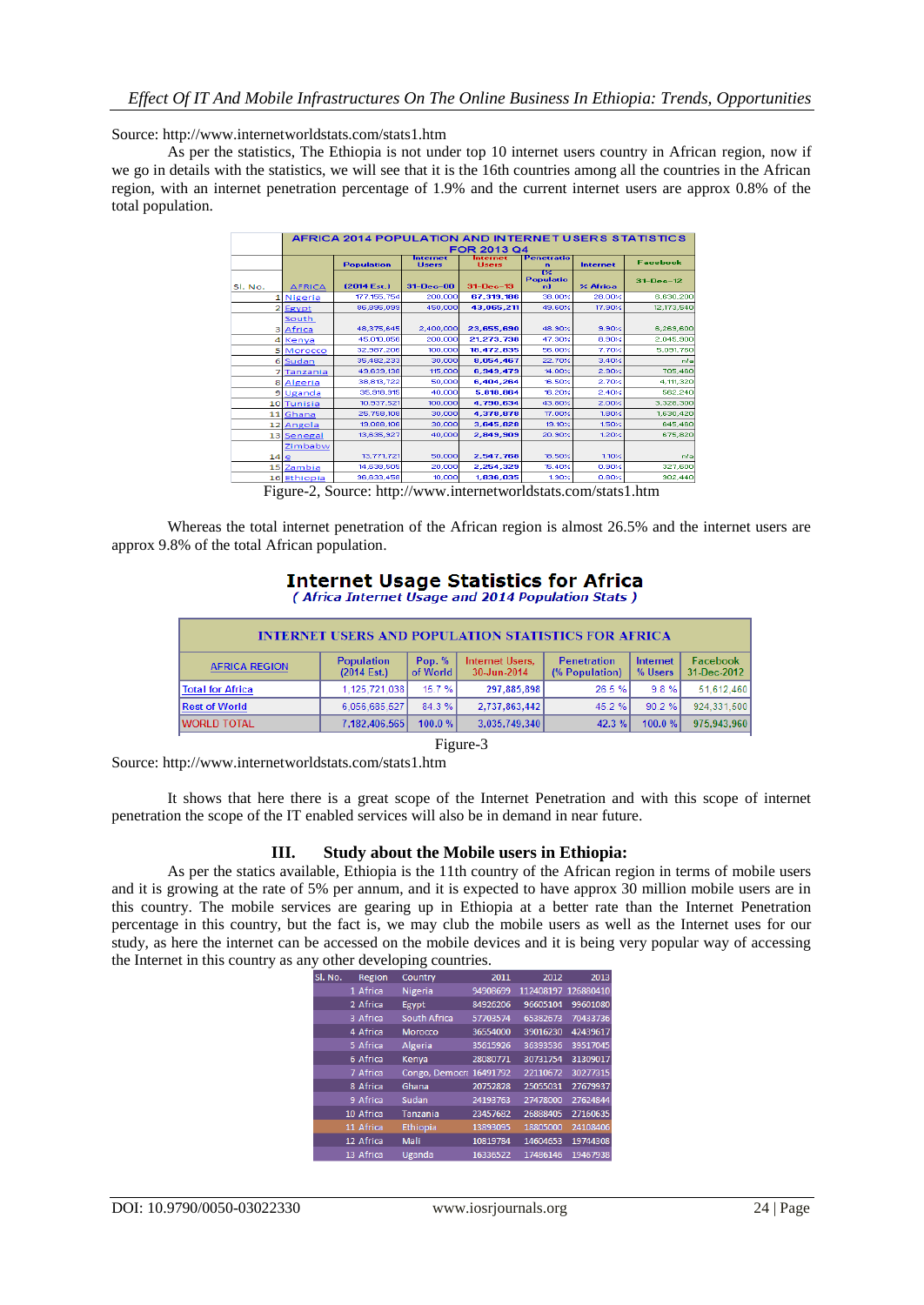Total of mobile connections registered by mobile operators in a country. Range: 2011 – 2013, Source: GSMA Intelligence



Figure-4

Total of mobile connections registered by mobile operators in a country. Range: 2011 – 2013, Source: GSMA Intelligence

### **IV. Current policy for the Internet Banking and mobile Banking in Ethiopia:**

For all the current policy of the Internet and mobile banking, we have taken the policy and its implementation of these facility available in the Commercial Bank of Ethiopia, as it is the pioneer and leading banking sector of the Ethiopia.

#### **4.1 Internet Banking**

Internet Banking in Ethiopia may facilitate many transactions comfortably form your home or office, using Internet Banking following services can be done:

- Viewing account balances and transactions.
- Fund transfers between customer's own current accounts and savings accounts.
- Third parties payments, including bill payments to predefined customers within Ethiopia.
- Viewing and downloading Current and Saving account statements.
- Stop Payments request on cheques, etc.

## **4.2 Mobile Banking:**

Mobile Apps using Android phone gives an access to account on the Android device. Now, banking tasks stated as follows can be performed from the palm of the client's hand very easily.

- Real time Account Balance
- Account Statement
- Funds Transfer between own account
- Pay to beneficiaries
- Manage Beneficiary(Add, List and Delete beneficiaries)
- Exchange Rate
- Local Money Transfer using Mobile number
- Request for cheque Book
- ATM Locator

#### **4.3 Issues related to the Internet and Mobile Banking for the Online Shopping:**

As per the unofficial records, very few customers are using Internet banking here in Ethiopia, due to the following reasons:

- The less number of Internet users in the country.
- Less penetration percentage in the country.
- Lack of awareness program towards the Internet banking.
- Lack of mobile version site of CBE.
- Lack of Internet infrastructure to the remote areas, and
- The most important is to use Internet banking one has to register his/her device.

The biggest drawback among the above is the point number 6, that is, if you wish to use Internet banking and its related facilities then first of all you are supposed to register the device to which you are accessing the Internet, which leads to the restriction of the uses from the Internet banking either form the home or form the office, which is a great limitation in our view.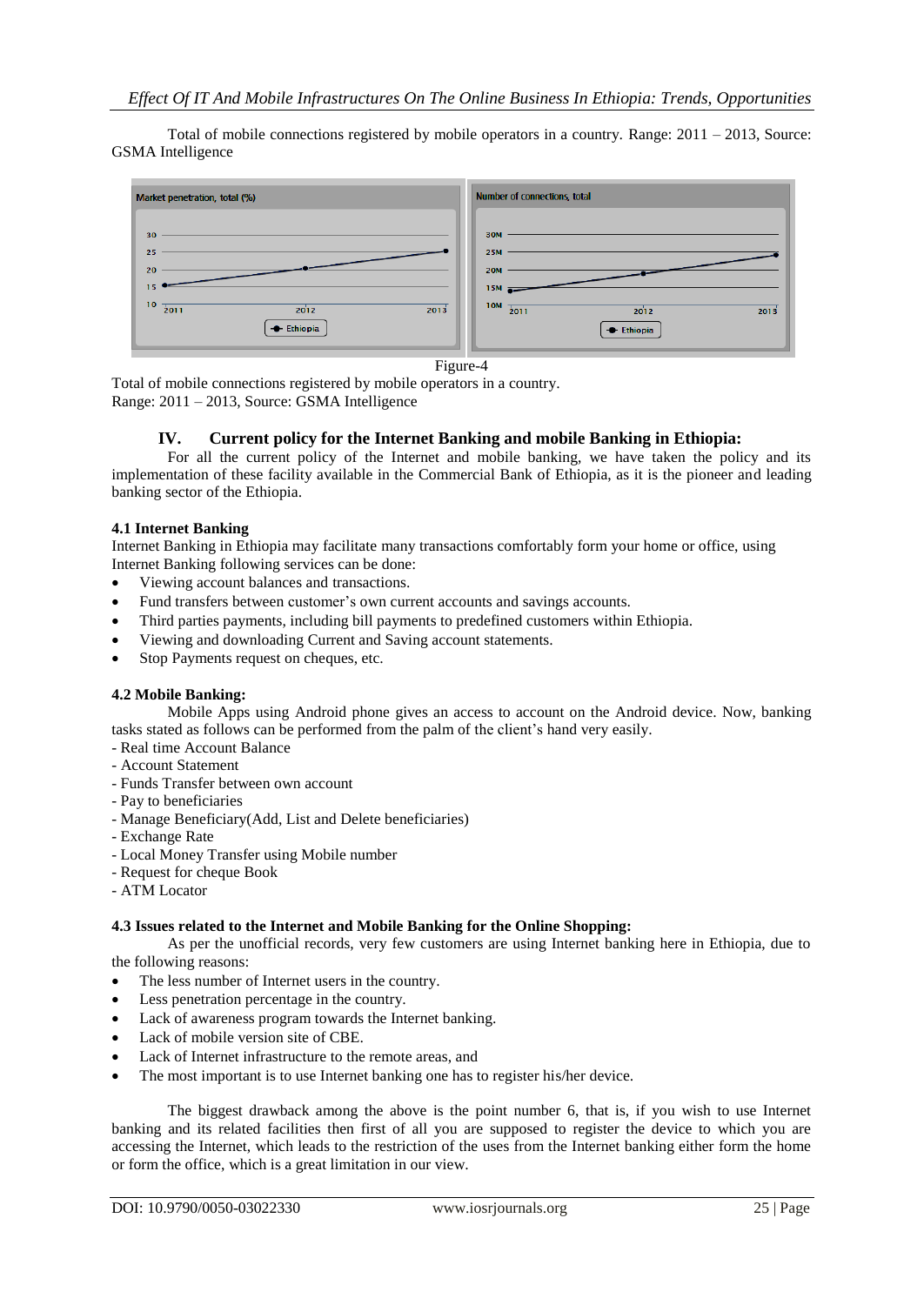- $\checkmark$  A customer may not have a personal Internet device.
- $\checkmark$  The device may be cloned and there may be a chance of fraudulent activities.
- $\checkmark$  His/her office may not permit him/her for the financial transactions.
- $\checkmark$  The office may not give him the details of the Internet connection for the personal use.
- $\checkmark$  The office may put some, DLP devices and his confidential data may lose in the public network of the office LAN.
- $\checkmark$  If you lost your device, you will have to do the entire activity of Internet banking once again.
- $\checkmark$  The same Internet device may not work to the other countries and hence a customer may not be in a position to use Internet banking, outside the country.
- $\checkmark$  Cost of Internet is very high in Ethiopia.

## **V. Online Business/shopping in Ethiopia and its scope:**

Online Business, or e-business, is the application of ICT that is being supported of all the activities for the business. This will constitutes the exchange of products and services between businesses, groups and individuals and can be seen as one of the essential activities of any business. Electronic commerce focuses on the use of ICT to enable the external activities and relationships of the business with individuals, groups and other businesses or e business refers to business with help of internet i.e. doing business with the help of internet.

Following are the few of the leading web sites which are trying their level best to do and promote ebusiness in Ethiopia:

- www.mereb.co.et
- www.sheger.net
- et.kaymu.com
- www.gulit.com
- http://ethiopian-online-globalshopping.com
- http://www.ethiopianonlineshopping.com/
- http://www.ethiosouq.com/
- http://www.virtualtourist.com
- http://yabeto.com
- http://designerground.com
- http://www.ezega.com
- <http://www.ethiopianclothing.net/>

## **VI. The current model of electronic payments in Ethiopia:**

Current Business Model for the money transaction at the business premises supported by the electronic money transfer using swipe machine, as above below in the figure, but the model fails, if the client has different bank's debit card and the swipe machine installed is of another banks. The problem lies here that the internet banking, mobile banking or even e-banking in Ethiopian banks are only liable to pay bill or any payments, only to the predefined customers, even if, it is third party payments. Hence the Clients bank may not be the same as of the merchant's bank and of course for the online payments, which is real time, it is impossible to make it predefine list of customer for the payments.



Figure-6 Problem in the current payment system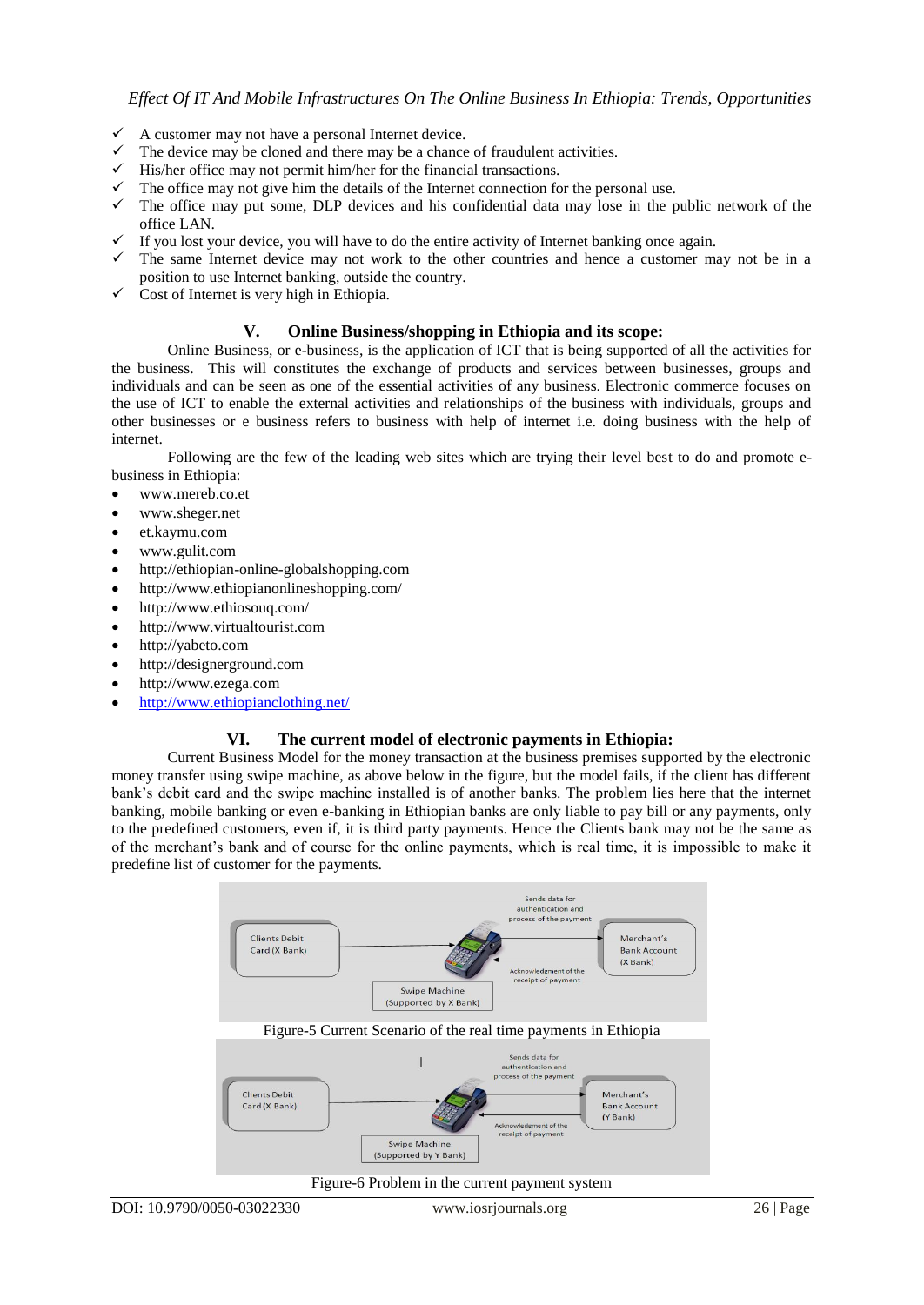# **VII. The proposed model of the e-business:**

The proposed model using the payment gateway is having following interfaces:

- i) Client interface
- ii) Merchants Interface
- iii) Payment Gateway Interface
- iv) Client's Bank Interface
- v) Merchant's Bank Interface



Figure-7 Proposed model for the e-business

### **7.1 Flow Diagram for the proposed system**:



Figure-8 Flow Diagram of the proposed model

## **7.2 Concern for payments using Payment Gateway:**

Followings are the points of consideration for the clients as well as the merchant's for the payments or the receipts of the payments:

- Privacy: It is necessary to assure privacy in the payments like bank accounts.
- Naming: There should be a way of identifying the customer's bank accounts and the merchant bank accounts.
- Security: In gateways security should provide to protect data of transactions.
- Integrity: Data should be difficult to change.
- Confirmation: When transaction took place customer must have notification and merchant must have confirmation
- Confidentiality: Any third parties should not be able to access or view such payments.
- Settlement: Separate banking institutions must have a way of settling their account.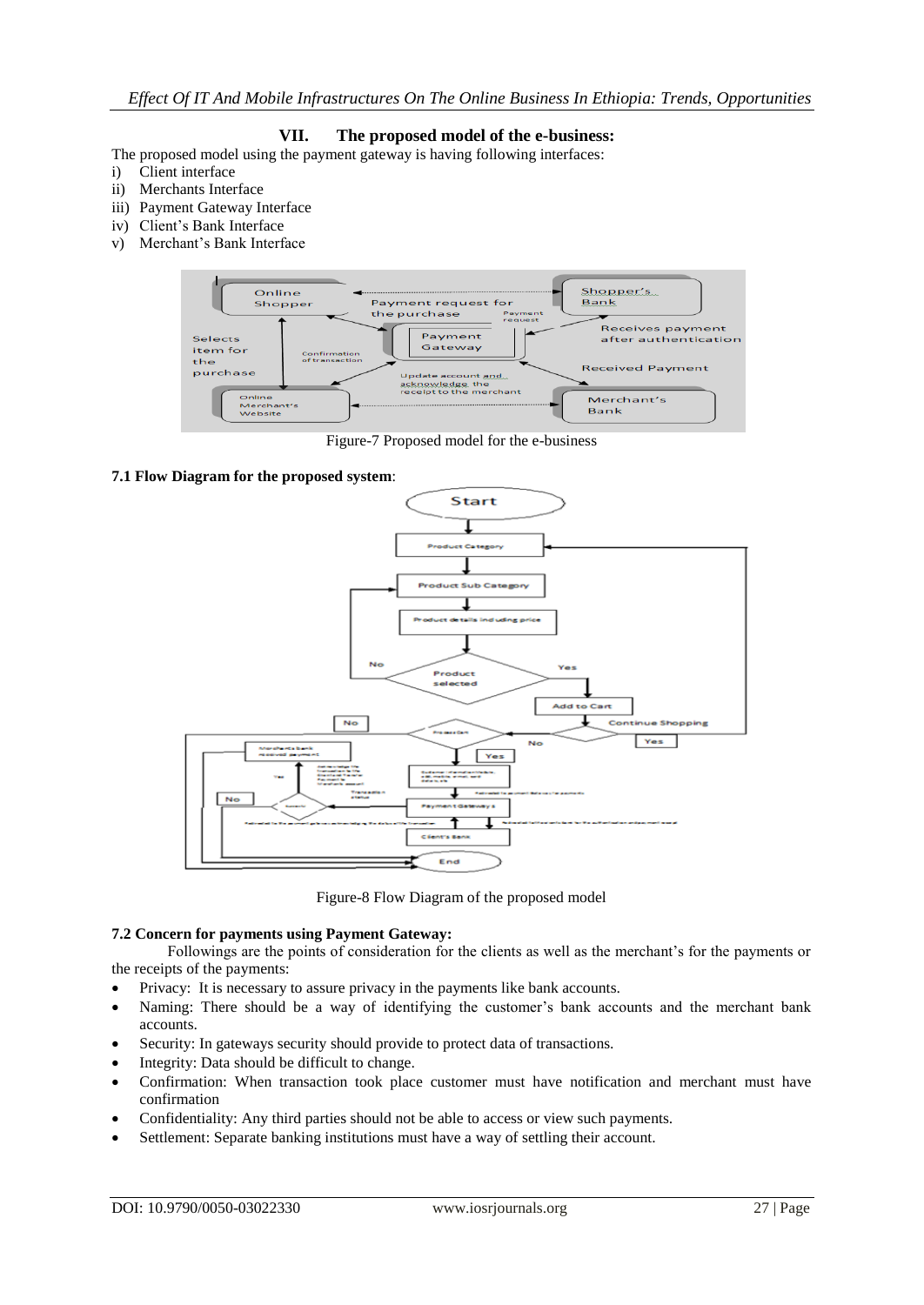

# **VIII. Proposed model for online recharge of the Mobile devices:**

Figure-9 Proposed model for the online mobile recharge using current system

### **a. Flow Diagram of the Proposed System:**



Figure-10 Flow Diagram for the proposed model for the online mobile recharge using current system

#### **b. Online Mobile Recharge Using M-Birr:**

On 1 January 2013, financial institution the National Bank of Ethiopia (NBE) issued a directive that allows transaction-based mobile banking, Paper receipts will be required for every transaction and the transfer limit is ETB 6000.

The way of mobile recharge in Ethiopia, is with the help of stretchable paper recharge coupons or by borrowing recharge from any near and dear, but there is no way to recharge in online or any other different means, as per the internet sources now the Ethiotel is launching a new way of flexi recharging mode, in which a agent is being provided certain amount's recharging facility to the clients. The above model is a proposed model for the online recharge of the client's mobile in any time; it does not require any limitation of time, space and unavailability of the recharge coupon or even the failure of the ethiotel network or the USSD code for the recharge.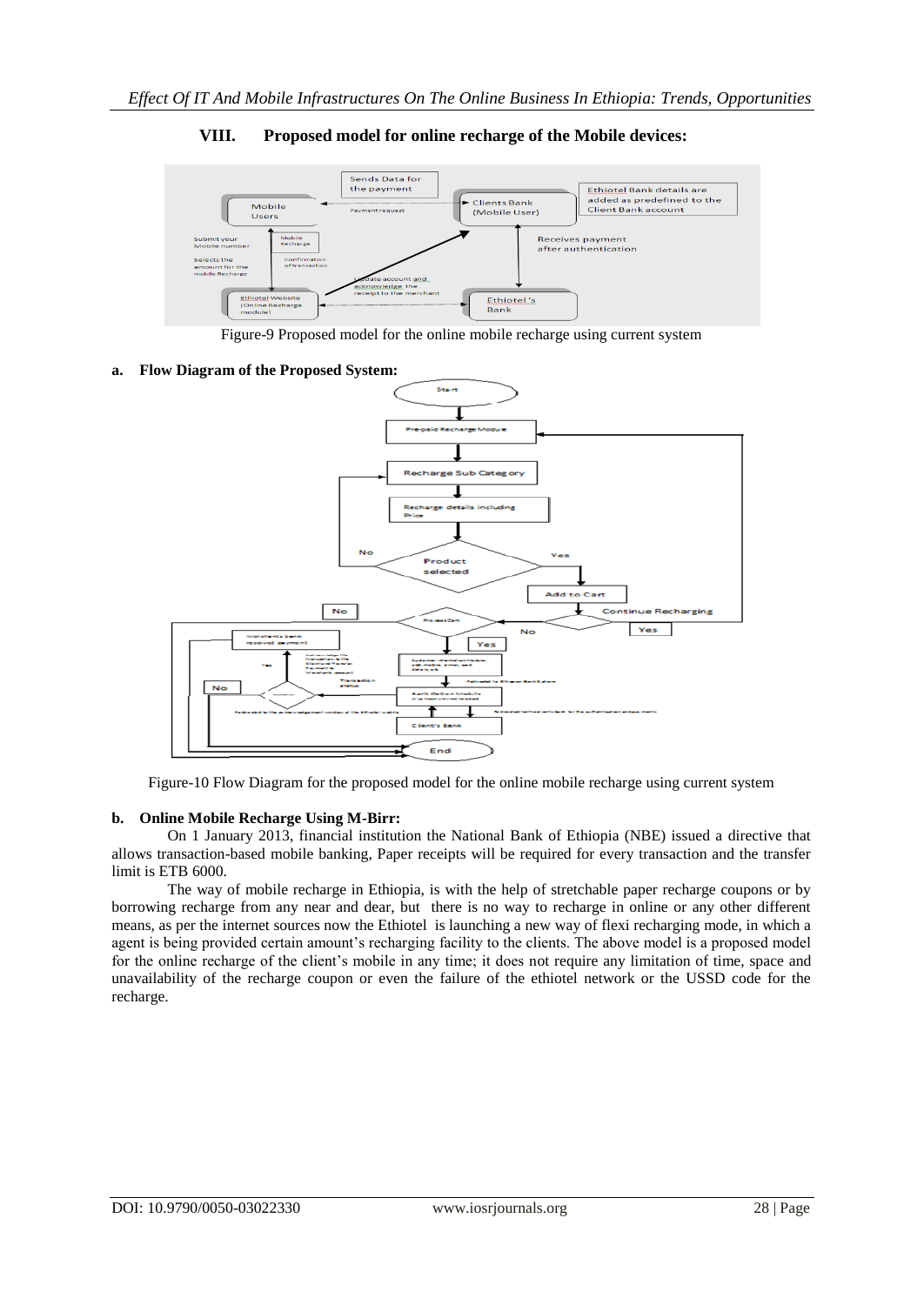

Figure-11 Proposed model for the mobile recharge using M-Birr

c. **Flow Diagram of the Proposed Model:**



Figure-11 Flow Diagram for the proposed model for the mobile recharge using M-Birr

# **IX. Issues**

i) The biggest problem with the transaction model of the e-commerce or e-business that it is a real time transaction model and it does not required any predefined liked payment model, as prescribed by the leading banks Internet Banking and Mobile Banking in Ethiopia.